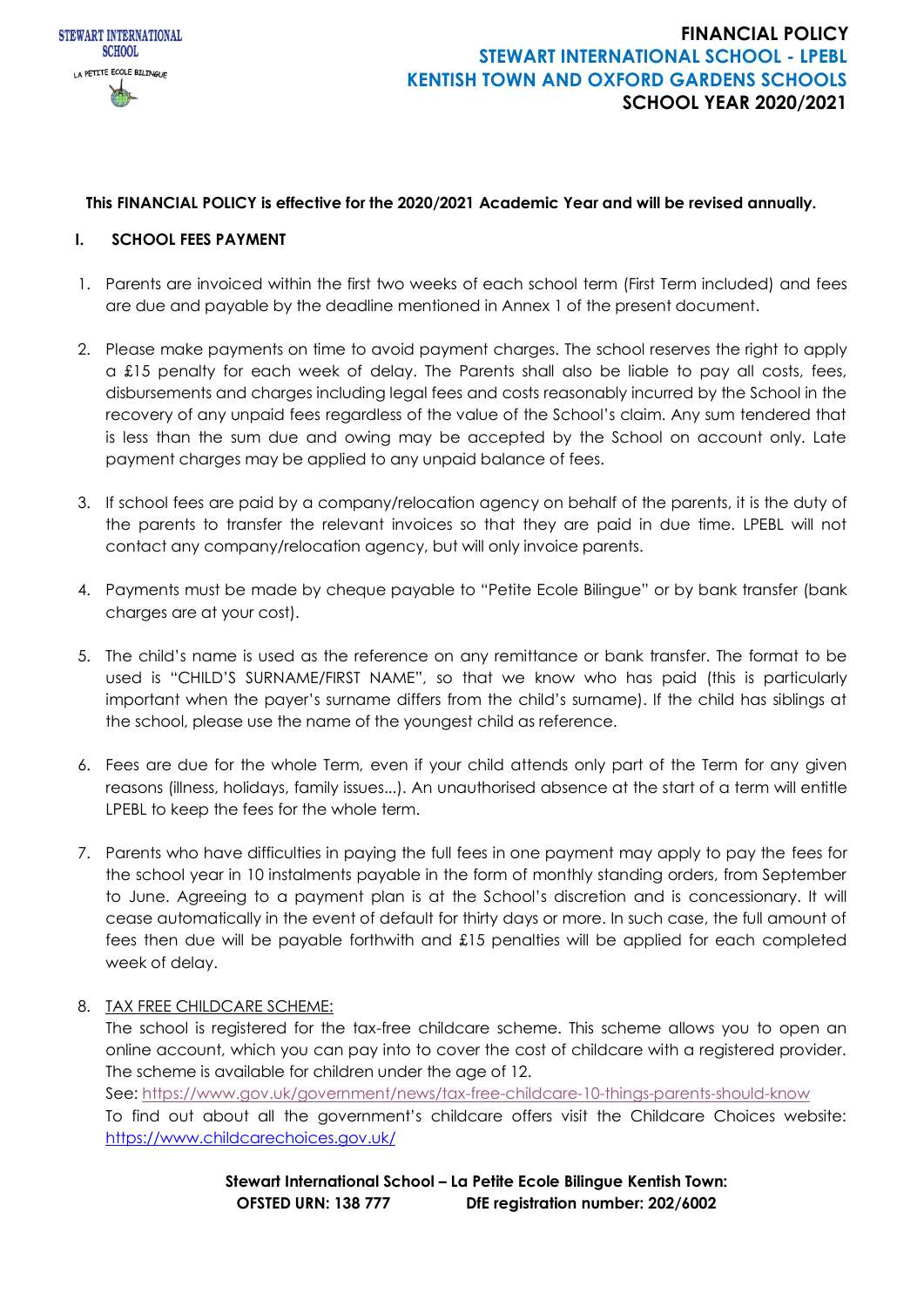

## **Stewart International School – La Petite Ecole Bilingue Oxford Gardens: ISI URN: 138 599 DfE registration number: 207/6001**

## 9. CHILDCARE VOUCHER SCHEME:

*NB: since 04/10/2018, it is no longer possible to open a Childcare Voucher account; parents holders of such account before this date can still benefit from the scheme.*

LPEBL accepts transfers by childcare vouchers for the payment of school fees only. If you wish to take advantage of **CHILDCARE VOUCHER SCHEME** (applicable for school fees only), you will need to comply with this policy. The following conditions apply:

- The school is to be informed by email of the sums each parent intends to transfer in September, January and April from their account(s). These sums must be transferred on the 1st working day of September, January and April in the School Year 2020/2021.
- The amount to be transferred in September, January and April is a bulk sum. We are unable to deal with monthly transfers.
- Parents have to ask their CHILDCARE VOUCHER SCHEME to send a notice of payment/transfer to the following address: **[lpebl.voucher@gmail.com](mailto:lpebl.voucher@gmail.com)**
- The scheme is operated by one of the childcare voucher providers with whom we are registered. See the table below for registered scheme providers.
- Parents are responsible for ensuring that their childcare voucher payment complies with HM Revenue and Custom's rules.
- You must complete the required form (available at the end of the document) and return it to the school office by the due date. (cf. Annex 2 of this document)
- Scheme Providers the table below lists the scheme providers with whom we are currently registered and our corresponding carer reference, which you may require when instructing payment. If your provider does not appear on the list please contact us.

| <b>Voucher Scheme Provider</b> | Our Carer Reference / ID |
|--------------------------------|--------------------------|
| All save                       |                          |
| <b>Busy Bees</b>               |                          |
| Care4                          | 98090814                 |
| Computershare                  |                          |
| Edenred                        | P20778509                |
| <b>Fair Care</b>               |                          |
| Fideliti                       | LAP007C                  |
| KiddiVouchers                  |                          |
| Kids Unlimited                 | 00510652                 |
| Sodexo                         |                          |

**Stewart International School - La Petite Ecole Bilingue de Kentish Town OFSTED URN is: 138 777 DfE registration number: 202/6002.**

### **Stewart International School - La Petite Ecole Bilingue d'Oxford Gardens ISI URN is: 138 599 DfE registration number: 207/6001***.*

When your child is due to leave the school, please ensure that you do not collect more in your childcare voucher account than the amount you have arranged to pay to the school.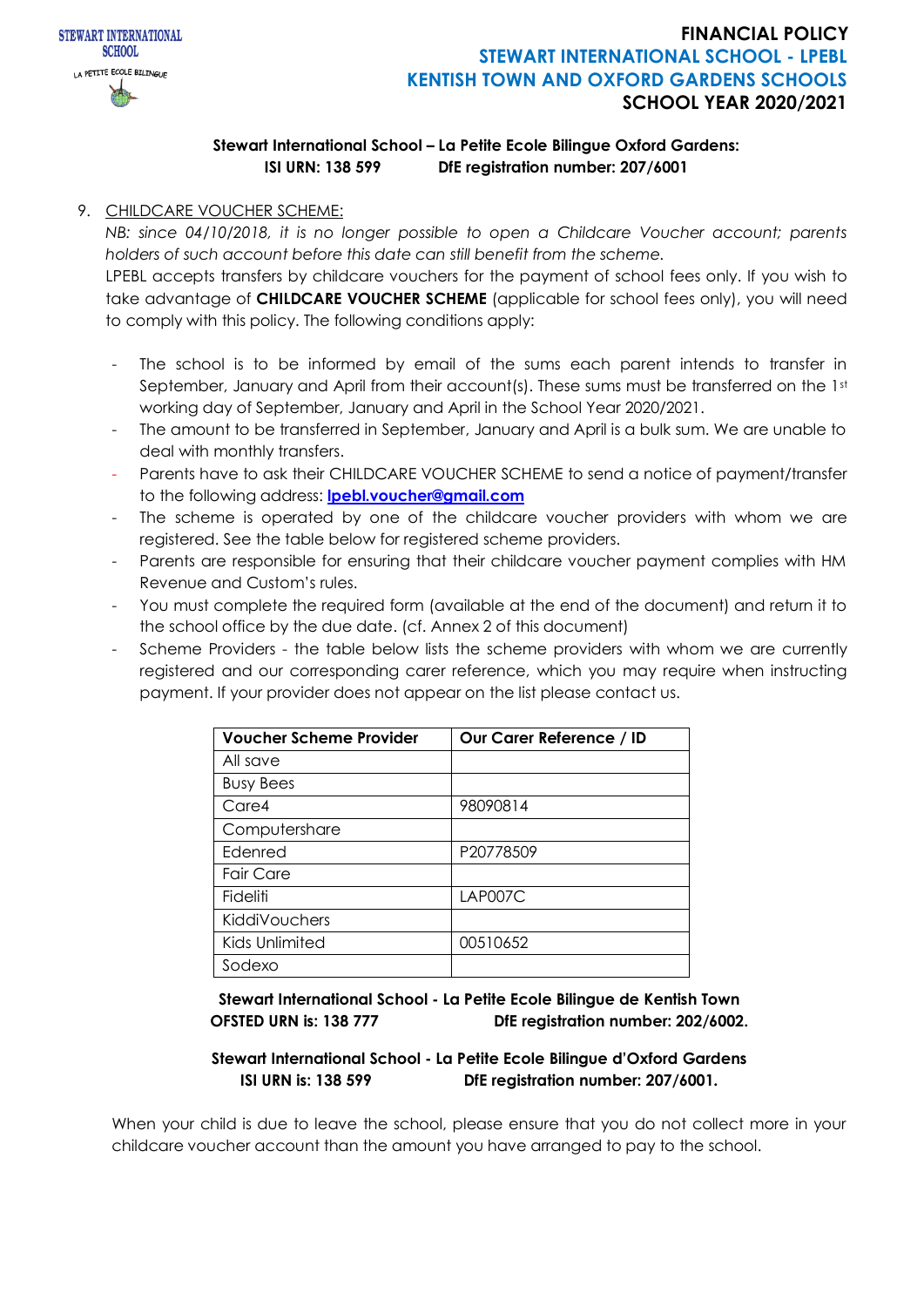

- 10. FOR OXFORD GARDENS families ONLY: MFE funding is available at Cambridge Gardens and Oxford Gardens schools. As MFE providers, the School claims the funding through the Royal Borough. Parents will be expected to pay for any additional services or additional hours of childcare over and above the entitlement. See more at: <https://www.rbkc.gov.uk/PDF/MFE%20Funding.pdf>
- 11. LPEBL reserves the right to suspend your child at any time after the third payment reminder. This suspension will not be noted in the pupil's disciplinary record.
- 12. Should the suspension last thirty days without payment from the parents, the pupil will finally be withdrawn from the school register *and a term's fees in lieu of notice will be payable in accordance with Article 8 of the Terms and Conditions.*
- 13. The school may withhold any information, character reference or property while the fees remain unpaid but will not do so in a way that would cause direct, identifiable and unfair prejudice to the legitimate rights and interests of the pupil.

### **II. AFTER SCHOOL CLUBS PAYMENT (Clubs, Garderie & Wednesday Club)**

- 1. Parents have to choose the required services using to the relevant form (Garderie & Wednesday Club activities). Each payment should be done upon invoicing. Failure to pay will be considered as a cancellation.
- 2. The 10% discount from the second child is not applicable.
- 3. Flat rate prices are available to families who enrol their child on a fixed number of days per week. Once a flat rate is chosen, parents cannot opt out. The cost of a session will not be reimbursed in case of the pupil's absence. Any extra session attendance above the chosen flat rate will be charged as an exceptional attendance.
- 4. Once a pupil has started attending a club, the fee for the full term shall be due and payable by the parents. The cost of a session will not be reimbursed in case of the pupil's absence.
- 5. FOR OXFORD GARDENS families:

Payments must be made by cheque payable to LPEBL or by bank transfer (bank charges are at your cost). The child's name is used as the reference on any remittance or bank transfer. The format to be used is "CHILD'S SURNAME/FIRST NAME", so that we know who has paid.

#### FOR KENTISH TOWN families:

Payments must be made by bank transfer (bank charges are at your cost) according to the process detailed in the BACK TO SCHOOL Annex 4 & 5.

6. After school fees are not payable by childcare vouchers.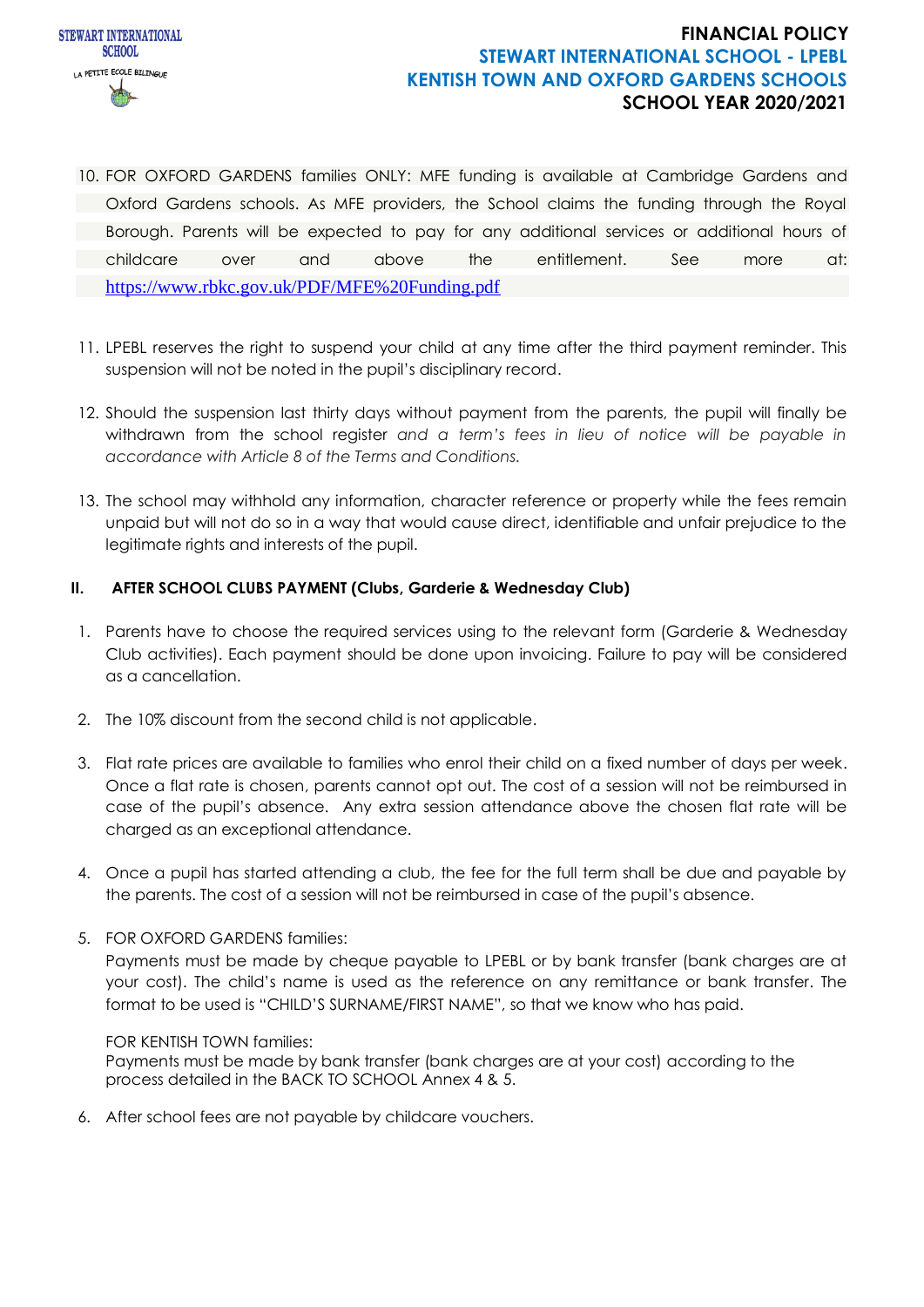

# **ANNEX 1: 2020/2021 SCHOOL FINANCIAL CALENDAR**

| Term                                                   | Period                       | To be paid                                  |                                   | <b>Deadline</b>                                                                |
|--------------------------------------------------------|------------------------------|---------------------------------------------|-----------------------------------|--------------------------------------------------------------------------------|
| September<br>October<br>Term 1<br>November<br>December |                              | 40% of annual school fees                   | £1000 advance<br>on first Term    | To be paid in May<br>for re-enrolment or<br>upon enrolment<br>(not refundable) |
|                                                        |                              | <b>Balance due</b><br>on First term<br>fees | To be paid by end<br>of September |                                                                                |
| Term <sub>2</sub>                                      | January<br>February<br>March | 30% of annual school fees                   |                                   | To be paid by end<br>of January                                                |
| Term <sub>3</sub>                                      | April<br>May<br>June         |                                             | 30% of annual school fees         | To be paid by end<br>of April                                                  |